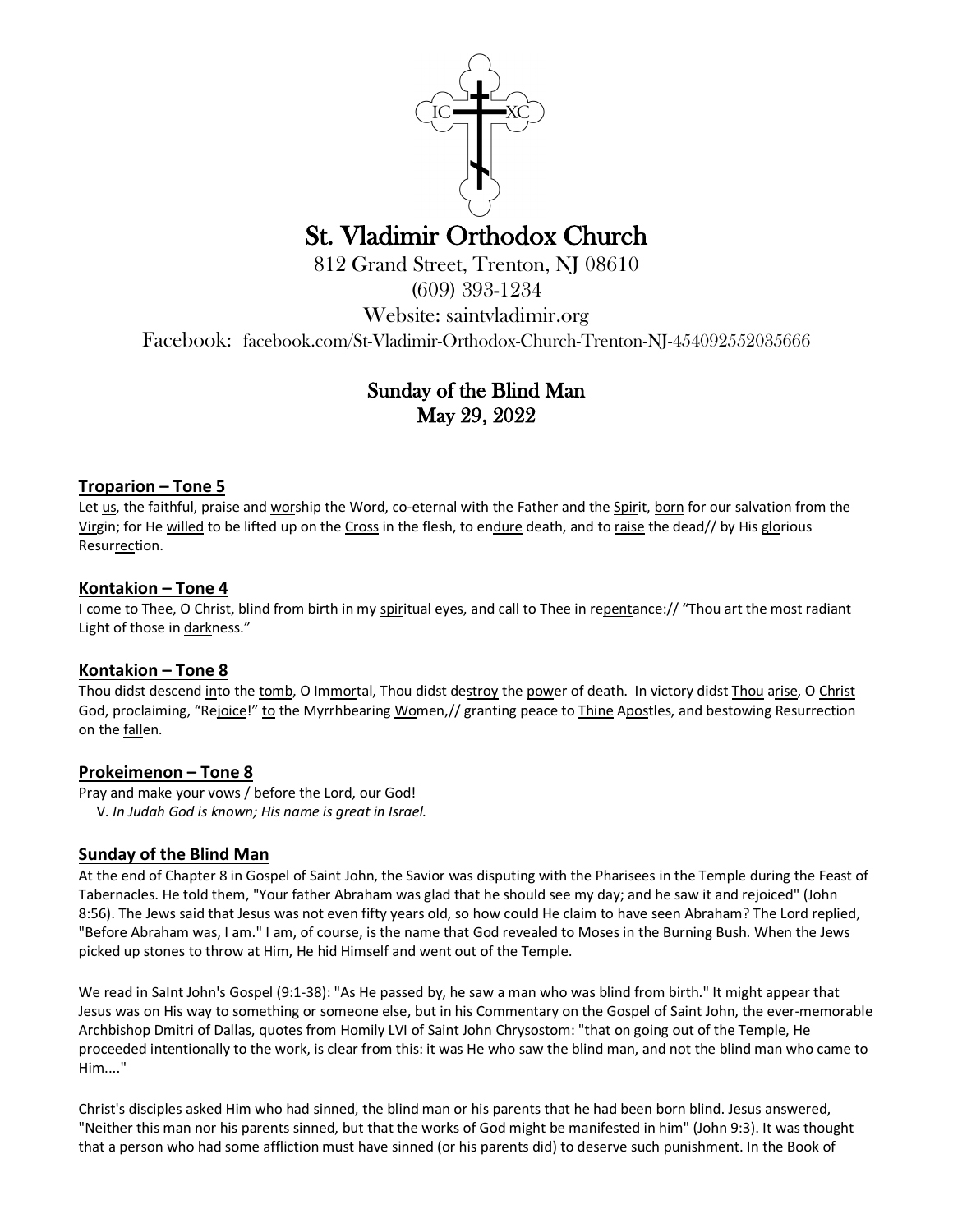Exodus (20:5), God said that he would visit "the iniquity of the fathers upon the children unto the third and fourth generation." This, however, applied to the sin of idolatry, if the children emulated their parents' behavior.

The blind man was not born blind just so the miracle could be performed, but seeing the man in such a condition, the Lord decided to use him in a way that would manifest God's glory. He Who is the Light of the world healed the blind man and enlightened him. Giving sight to the blind was one of the signs which would identify the Messiah (Matthew 11:4-6).

The Lord made clay when He spat on the ground, and placed it in the man's empty eye sockets and sent him to the pool of Siloam to wash. Most versions of the Gospels translate the word επεθηκεν as "anointed," but it can also mean "to spread on," or "to smear." Siloam means "sent," and in Saint John's Gospel Christ says about forty times that He Himself had been sent by the Father."

This manner of healing reminds us of the way God created man by fashioning him from the dust of the earth. In the Old Testament God created man from the dust of the earth, now Christ, the same God, fashions eyes from the clay and places them in the blind man's empty sockets. Here are some quotes from the Pentecostarion:

At the Oikos of Matins: "He receives physical eyes as well as those of the soul."

In the Verses of the Synaxarion: O Bestower of light. Who are Light coming forth from Light; You gave eyes to the man who was blind from birth, O Word."

In the second exapostilarion: "Along the way, the Savior found a man who lacked both sight and eyes."

At Monday Vespers (stikheron of the Feast) we sing, "With his whole soul, and mind, and his tongue, the man who in times not long passed had been blind, confessed Him Who had fashioned eyes for him out of spittle and clay..."

Saint Theophylaktos says in his Commentary that "Jesus our Lord fashioned all the members of the blind man's body except for the eyes, which He omitted. By healing them now, he completes the divine act of creating and demonstrates that He is the Creator."

Jesus tests the faith of the blind man by sending him to the Pool of Siloam (which means "sent"). He respects the man's freedom, but asks for his voluntary and free participation in the miracle. The blind man, with faith, obeys God's command. He goes and washes in the pool, and he returns seeing.

The former blind man's life was not made easier, however. He becomes the object of the Scribes' and Pharisees' evil and hatred, those who believed in God and in the observance of His Law. They themselves were blind, yet they were suspicious of the formerly blind man, imagining that he only pretended to be blind and now was able to see. "They willingly were made blind by the dark letter of the Law, in which Christ, the resplendent Sun shines."<sup>1</sup>

They questioned the man who was blind, but when they see the miracle before their eyes, instead of believing, they shut the eyes of their souls. Then the man's parents were questioned. They were afraid to confirm the miracle that happened to their son who was born blind, because they did not want to be expelled from the synagogue. They tried to avoid trouble by concealing the truth. Therefore, they said, "He is of age, ask him!"

We who receive benefits from God every day are ashamed or afraid to confess God because of our lack of trust. We put our own interests above God, knowing that He will understand us! He will understand us, but He will also see our faith and what priorities we have in our lives. Christ will see what "gods" we have put in His place, but He will not cease to remind us that He is the light of the world.

The blind man was healed, not only in the eyes of his body but eventually in his soul as well. He recognizes Jesus as God, and does not hesitate to confess it before the religious rulers with courage that many of us would envy. Faith alone is not enough, we also need to confess our faith in order to become genuine children of God. When we confess Christ before men, He will confess us before His Father, as the Lord has promised us: "Everyone who shall confess me before men, I also shall confess him before my Father who is in Heaven; and whoever denies me before men I also will deny him before my Father who is in Heaven" (Matthew 10:32).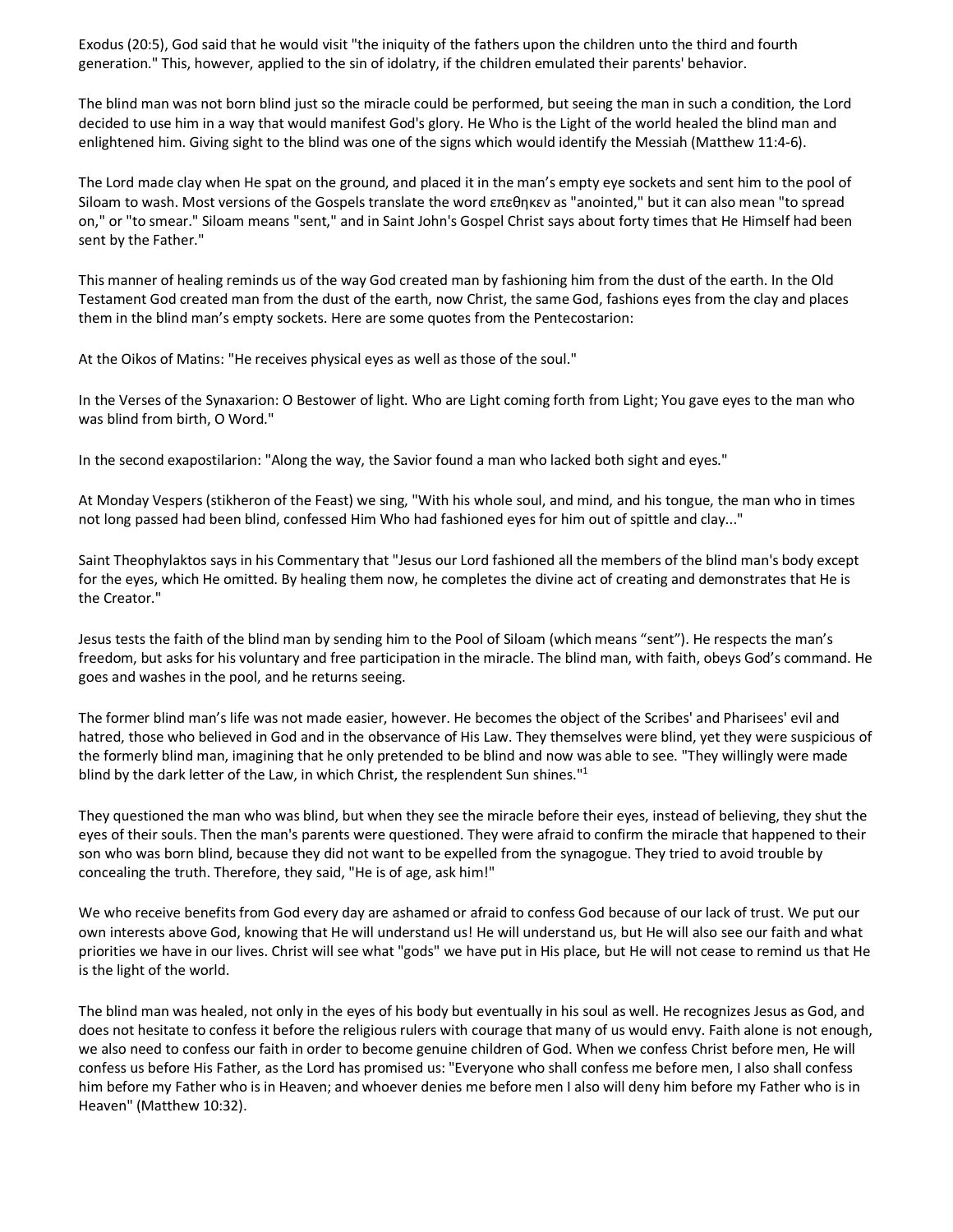#### **Epistle: Acts 16:16-34**

Now it happened, as we went to prayer, that a certain slave girl possessed with a spirit of divination met us, who brought her masters much profit by fortune-telling. This girl followed Paul and us, and cried out, saying, "These men are the servants of the Most High God, who proclaim to us the way of salvation." And this she did for many days. But Paul, greatly annoyed, turned and said to the spirit, "I command you in the name of Jesus Christ to come out of her." And he came out that very hour. But when her masters saw that their hope of profit was gone, they seized Paul and Silas and dragged them into the marketplace to the authorities. And they brought them to the magistrates, and said, "These men, being Jews, exceedingly trouble our city; and they teach customs which are not lawful for us, being Romans, to receive or observe." Then the multitude rose up together against them; and the magistrates tore off their clothes and commanded them to be beaten with rods. And when they had laid many stripes on them, they threw them into prison, commanding the jailer to keep them securely. Having received such a charge, he put them into the inner prison and fastened their feet in the stocks. But at midnight Paul and Silas were praying and singing hymns to God, and the prisoners were listening to them. Suddenly there was a great earthquake, so that the foundations of the prison were shaken; and immediately all the doors were opened and everyone's chains were loosed. And the keeper of the prison, awaking from sleep and seeing the prison doors open, supposing the prisoners had fled, drew his sword and was about to kill himself. But Paul called with a loud voice, saying, "Do yourself no harm, for we are all here." Then he called for a light, ran in, and fell down trembling before Paul and Silas. And he brought them out and said, "Sirs, what must I do to be saved?" So they said, "Believe on the Lord Jesus Christ, and you will be saved, you and your household." Then they spoke the word of the Lord to him and to all who were in his house. And he took them the same hour of the night and washed their stripes. And immediately he and all his family were baptized. Now when he had brought them into his house, he set food before them; and he rejoiced, having believed in God with all his household.

#### **Gospel: John 9:1-38**

Now as Jesus passed by, He saw a man who was blind from birth. And His disciples asked Him, saying, "Rabbi, who sinned, this man or his parents, that he was born blind?" Jesus answered, "Neither this man nor his parents sinned, but that the works of God should be revealed in him. I must work the works of Him who sent Me while it is day; the night is coming when no one can work. As long as I am in the world, I am the light of the world." When He had said these things, He spat on the ground and made clay with the saliva; and He anointed the eyes of the blind man with the clay. And He said to him, "Go, wash in the pool of Siloam" (which is translated, Sent). So he went and washed, and came back seeing. Therefore the neighbors and those who previously had seen that he was blind said, "Is not this he who sat and begged?" Some said, "This is he." Others said, "He is like him." He said, "I am he." Therefore they said to him, "How were your eyes opened?" He answered and said, "A Man called Jesus made clay and anointed my eyes and said to me, 'Go to the pool of Siloam and wash.' So I went and washed, and I received sight." Then they said to him, "Where is He?" He said, "I do not know." They brought him who formerly was blind to the Pharisees. Now it was a Sabbath when Jesus made the clay and opened his eyes. Then the Pharisees also asked him again how he had received his sight. He said to them, "He put clay on my eyes, and I washed, and I see." Therefore some of the Pharisees said, "This Man is not from God, because He does not keep the Sabbath." Others said, "How can a man who is a sinner do such signs?" And there was a division among them. They said to the blind man again, "What do you say about Him because He opened your eyes?" He said, "He is a prophet." But the Jews did not believe concerning him, that he had been blind and received his sight, until they called the parents of him who had received his sight. And they asked them, saying, "Is this your son, who you say was born blind? How then does he now see?" His parents answered them and said, "We know that this is our son, and that he was born blind; but by what means he now sees we do not know, or who opened his eyes we do not know. He is of age; ask him. He will speak for himself." His parents said these things because they feared the Jews, for the Jews had agreed already that if anyone confessed that He was Christ, he would be put out of the synagogue. Therefore his parents said, "He is of age; ask him." So they again called the man who was blind, and said to him, "Give God the glory! We know that this Man is a sinner." He answered and said, "Whether He is a sinner or not I do not know. One thing I know: that though I was blind, now I see." Then they said to him again, "What did He do to you? How did He open your eyes?" He answered them, "I told you already, and you did not listen. Why do you want to hear it again? Do you also want to become His disciples?" Then they reviled him and said, "You are His disciple, but we are Moses' disciples. We know that God spoke to Moses; as for this fellow, we do not know where He is from." The man answered and said to them, "Why, this is a marvelous thing, that you do not know where He is from; yet He has opened my eyes! Now we know that God does not hear sinners; but if anyone is a worshiper of God and does His will, He hears him. Since the world began it has been unheard of that anyone opened the eyes of one who was born blind. If this Man were not from God, He could do nothing." They answered and said to him, "You were completely born in sins, and are you teaching us?" And they cast him out. Jesus heard that they had cast him out; and when He had found him, He said to him, "Do you believe in the Son of God?" He answered and said, "Who is He, Lord, that I may believe in Him?" And Jesus said to him, "You have both seen Him and it is He who is talking with you." Then he said, "Lord, I believe!" And he worshiped Him.